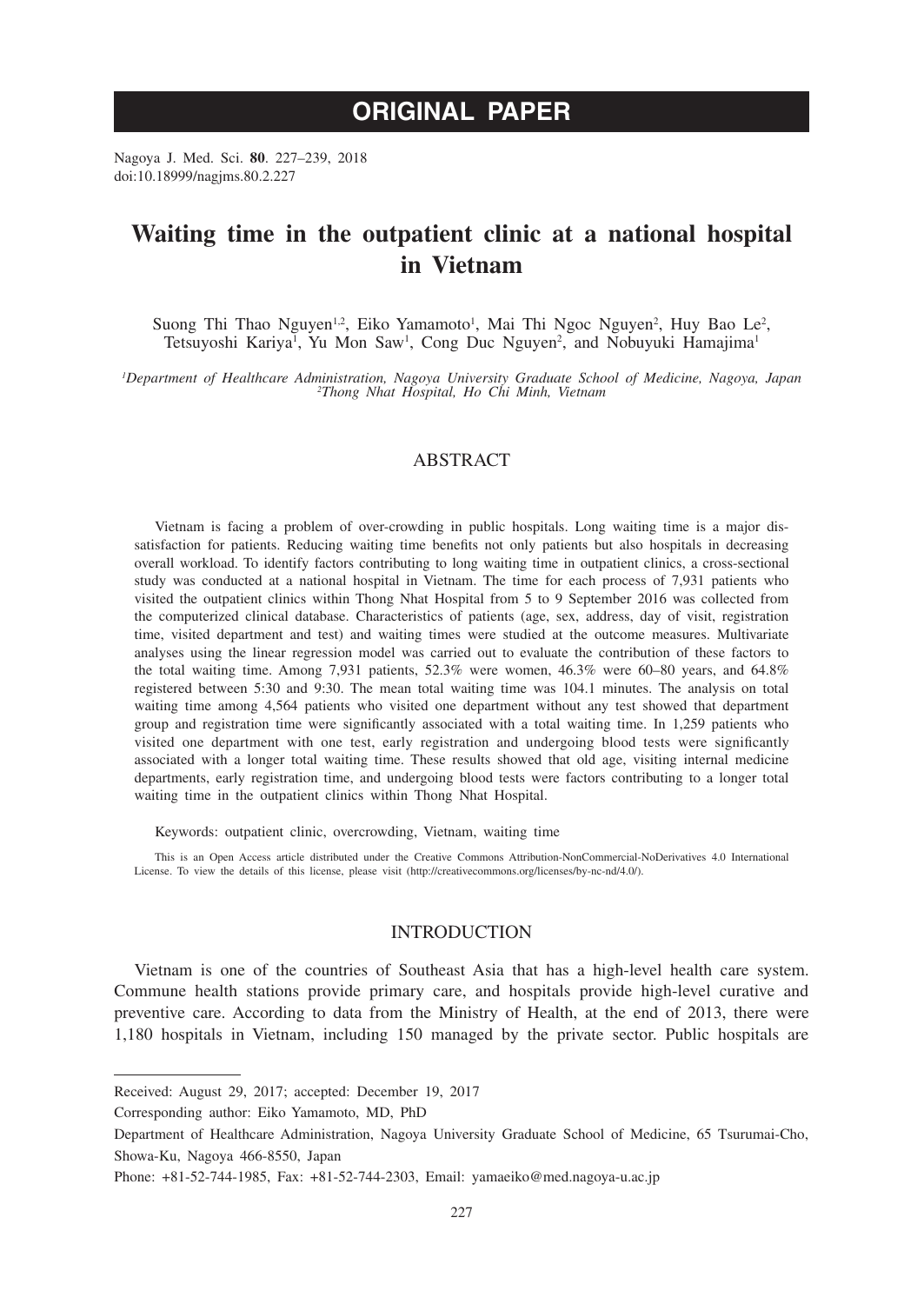categorized by levels of care and technical services, and are divided into three groups: national hospitals under the Ministry of Health, provincial hospitals, and district hospitals.<sup>1)</sup> Currently, Vietnam is facing a problem of over-crowding in public hospitals. As there are no restrictions on health insurance by the law, many patients visit high-level medical institutions rather than low-level ones for treatment. A study in Vietnam showed that 48% of patients came to central hospitals from other provinces and that only 18% of them received the correct level of health services.<sup>2)</sup> Thus, the study showed that majority of the patients could be treated at low-level hospitals. The main causes of patients seeking high-level hospitals include larger intake capacity and attractiveness of high-level hospitals due to better techniques and famous doctors.<sup>3)</sup>

The over-crowding situation of hospitals usually leads to extremely long waiting times, which is one of the causes of patient dissatisfaction.<sup>4,5)</sup> The Institute of Medicine recommends that at least 90% of patients should meet doctors within 30 minutes of their scheduled appointment times.6) However, patients wait for 2 to 4 hours in the outpatient departments before consulting with doctors.<sup>7,8)</sup> The duration of waiting times varies depending on health facilities, and many factors affect waiting times, such as quality of medical facilities, quantity and quality of medical equipment, capacity of human resources, speed of a registration process, and patient flow.<sup>9)</sup> As a waiting time is important for all patients, the health care system should be better managed and organized. A waiting time is not only a factor that affects patient satisfaction but also one of indexes to evaluate the quality of services rendered to outpatients.10,11) Reducing waiting time benefits not only patients but also hospitals in decreasing overall workload.<sup>12)</sup>

Thong Nhat Hospital is one of the biggest national hospitals in Ho Chi Minh City and managed by the Ministry of Health. The number of inpatient beds is 1,200. The hospital is one of the specialized medical centers for gerontology in southern Vietnam. The number of health insurance cards used in the hospital has increased dramatically from 40,000 in 2014 to 200,000 in early 2016. The number of outpatients has also increased; however, the number of outpatient clinics and medical staffs has remained unchanged. Each department of outpatient clinics has to examine at least 150–200 patients per day and, especially cardiology department has about 250 patients per day. Efforts of the Vietnamese Ministry of Health have resulted in a reduction in the number of patients per doctor per day to 50 in 2015, with a predicted drop to 35 in 2020.13) A long waiting time is a major dissatisfaction for patients and is frequently used as an internal evaluation indicator for hospitals.<sup>7,14)</sup> What are underlying causes for a long waiting time at Thong Nhat Hospital? Which part of outpatient clinics plays an important role in the process of providing health care services? Based on these research questions, this study was designed to identify factors that contribute to a long waiting time at outpatient clinics, in order to improve the process for making a waiting time shorter.

# MATERIALS AND METHODS

## *Subjects*

A cross-sectional study was conducted at Thong Nhat Hospital, in Ho Chi Minh City, Vietnam. The hospital has 1,200 beds with 35 departments and 1,200 medical staffs. Outpatient clinic includes 20 departments categorized on the basis of type of specialists. Patients who visited outpatient clinic of Thong Nhat Hospital during 1 week, from 5 to 9 September 2016, were considered eligible for enrolment into this study. Exclusion criteria were as follows: (1) patients who did not complete the process of medical consultants from registration to payment, (2) patients who had a severe disease and had to be admitted to the hospital for treatment, (3) patients on priority, such as patients aged above 80 years, pregnant patients or patients with disability, and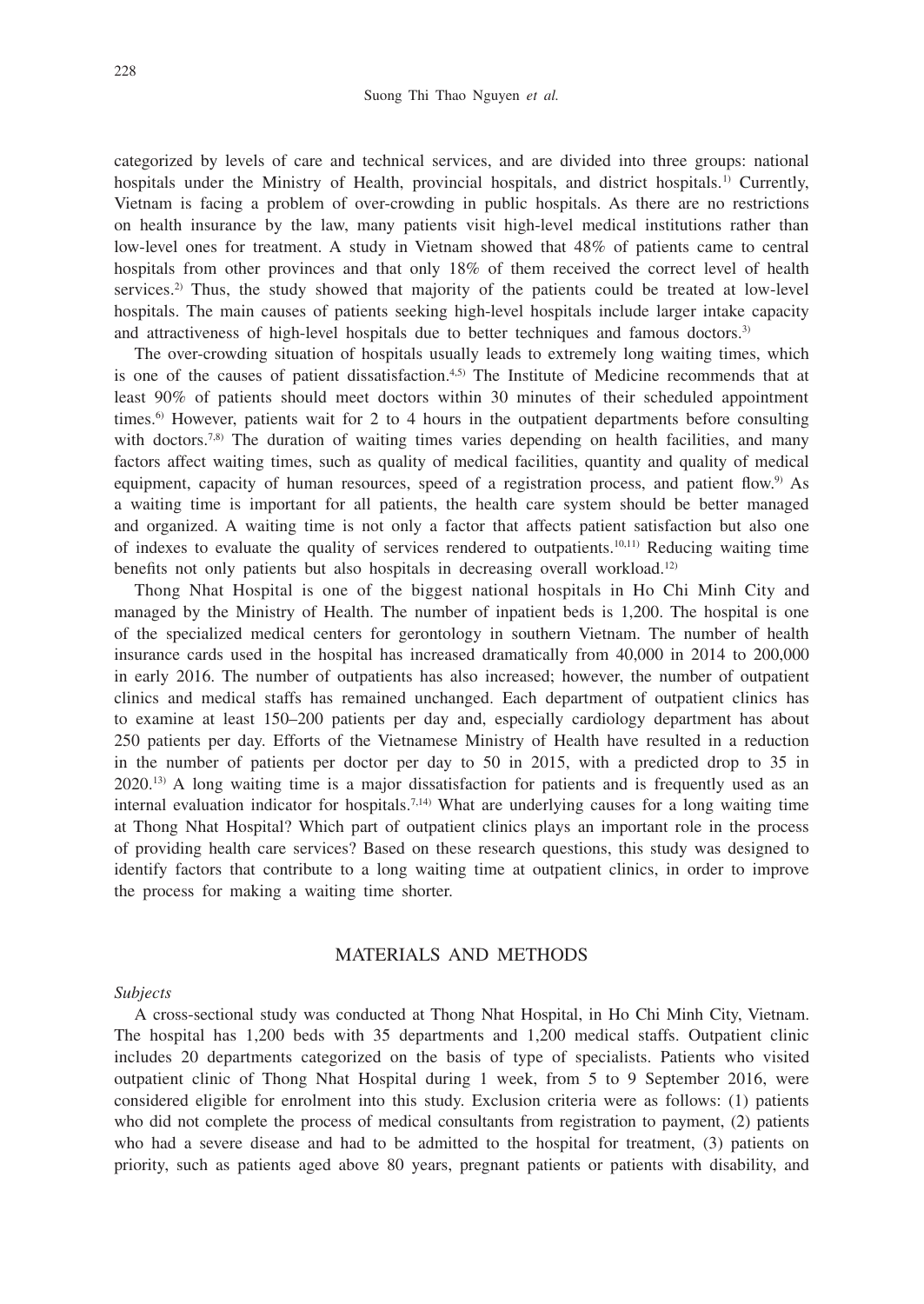(4) patients without health insurance coverage.

#### *Data Collection*

Data were collected from the computerized clinical database of the hospital. Although a new computer software was introduced in June 2013 to manage patients' information, the system for recording the time for every patient visit to each department was completely set up in September 2016. Because there was no difference in the number of outpatient visits during different weeks, the study period was selected at random as 1 week from 5 to 9 September 2016 (Monday to Friday). The reception for outpatient clinics was open from 5:30 to 16:30. Doctors worked through Monday to Friday from 6:30 to 17:00, with a 1.5-hour break in the afternoons. The patient flow is shown in Fig. 1. Patients can visit outpatient clinic of the hospital without any appointment. Each Patient is given a number at the registration room and waits for seeing doctors at the consulting room. When doctors order blood tests or imaging tests for patients, patients go to have tests and wait for the results at the laboratory department or the imaging department. Patients see doctors again after getting the results. When patients finish consultation, they pay for medical fees at the cashier and then go to the pharmacy if patients are prescribed with medicine.

Collected data included age, sex, address, waiting times, departments that each patient visited for doctors' consultation, and tests such as blood test and imaging tests. The whole process included registration, blood tests, imaging tests, medical consultations, and payments. In each section, time was automatically recorded into the computers when nurses entered the health insurance code of each patient. Twenty departments of the outpatient clinic were divided into four groups: "internal medicine" (cardiology, respiratory, gastroenterology, nephrology, infectious diseases, rheumatology, endocrinology, and neurology); "surgery" (neurosurgery, urology, thoracic and vascular surgery, orthopedic and trauma surgery, and general surgery); "oncology"; and "others" (otolaryngology, ophthalmology, odontology, dermatology, and traditional medicine).



#### **Fig. 1** The Patient flow of outpatient clinic

 Each Patient is given a number at the registration room. When doctors order blood tests or imaging tests, patients go to have tests and wait for the results at the laboratory department or the imaging department. Patients see doctors again after getting their results. When patients finish consultation, they pay for medical fees at the cashier and then go to the pharmacy if patients are prescribed with medicine. Total waiting time is from registration to payment in this study.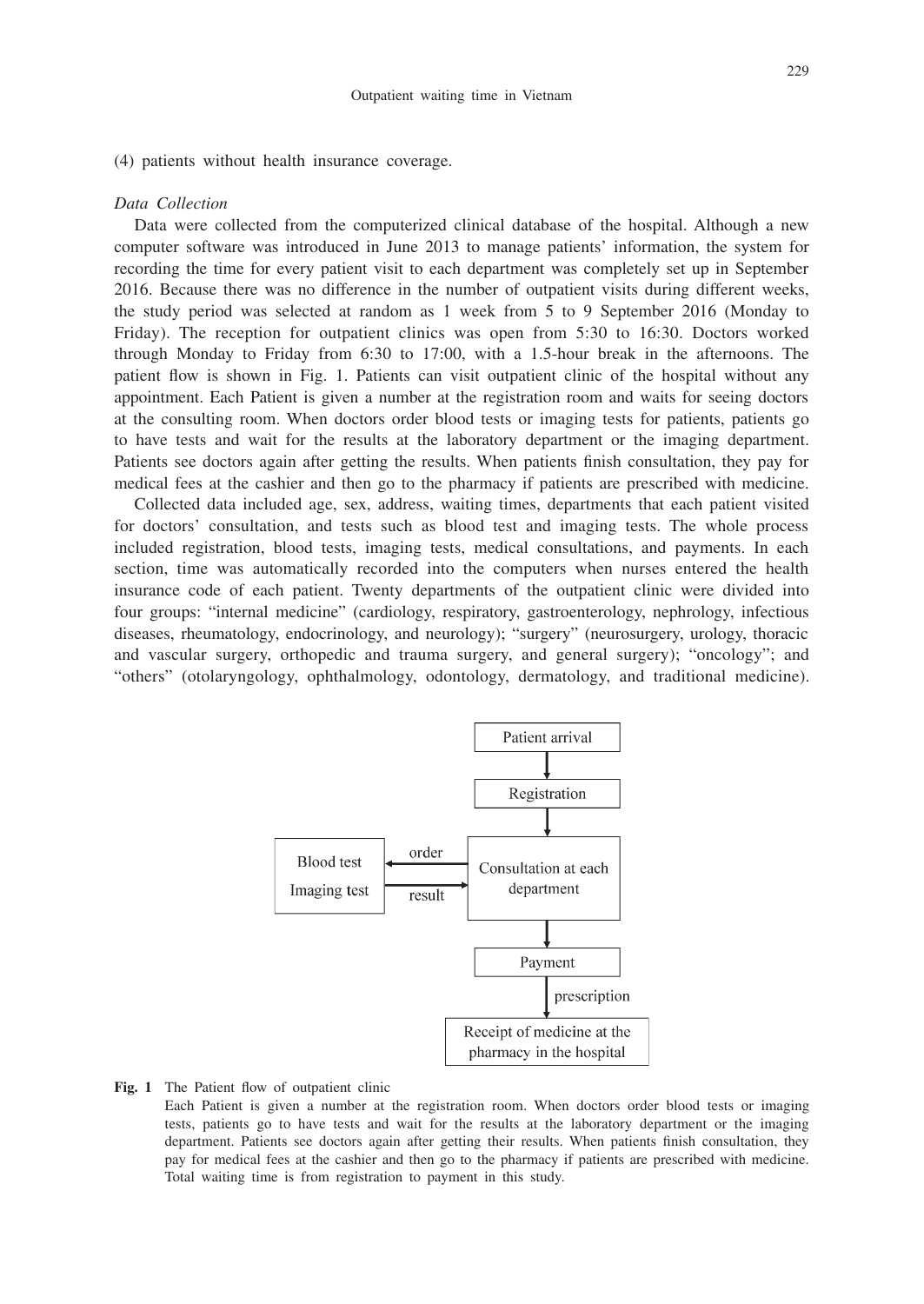Imaging tests included radiography, CT scan, MRI, electrocardiography (ECG), ultrasonography, and endoscopy.

Waiting times of each process were collected for individual patients as follows: waiting time before consulting doctors (T1), waiting time before laboratory tests (T2), waiting time before imaging tests (T3), waiting time to receive results of laboratory tests (T4), and waiting time for payment (T5). Total waiting time (T) was calculated as follows: In case of patients who underwent both blood tests and imaging tests, the total waiting time was the sum of waiting times of all processes  $(T1 + T2 + T3 + T4 + T5)$ . Total waiting times of patients who underwent no test, underwent blood tests, and underwent imaging tests were calculated as  $T1 + T5$ ,  $T1 + T2$  $+$  T4  $+$  T5, and T1  $+$  T3  $+$  T5, respectively.

### *Statistical Analysis*

The descriptive statistical method was used to analyze the data using frequency, percentage, and mean and standard deviation. Statistical analysis was performed using the one-way ANOVA test to compare the mean of total waiting time with departments, registration time, visiting day, and presence or absence of medical examination. The significance of these factors with total waiting time was examined by multivariate analyses using the linear regression model. SPSS version 22.0 (IBM SPSS Inc.) was used for all data analysis. A P value of less than 0.05 was regarded to be significant.

## *Ethical Issues*

The data were collected from the computerized clinical database of the hospital after obtaining permission from the director of Thong Nhat Hospital. To protect personal information, data were anonymized in a linkable fashion before analysis. This study was conducted as a management activity of the hospital.

# RESULTS

#### *Patient Characteristics*

A total of 12,299 patients visited the outpatient clinics within Thong Nhat Hospital from 5 to 9 September 2016. The mean number of outpatients per day was 2,460. Data of 7,931 patients were collected in this study as 4,368 patients did not fulfill the inclusion criteria. Of 7,931 patients, women accounted for 52.3%, and 96.8% lived in Ho Chi Minh City (Table 1). Most patients were older than 40 years with the predominant age group being between 60 and 80 years (46.3%). Most patients visited early in the morning, from 5:30 to 9:30, and there was no marked difference in the number of patients visiting on different days of the week (Table 1). Patients who visited only one department without undergoing any tests were 4,564 (Table 2), and the total number of visits of all departments was 9,530 among 7,931 patients. More than half the number of patient visits (59.3%) were the department group of internal medicine (Table 3), and especially  $62.8\%$  visits among age group  $60 - 80$  years old were the internal medicine group.

#### *Waiting Time*

Fig. 2 shows the distribution of total waiting times of all 7,931 patients. The number of patients whose total waiting times were <0.5 hour, 0.5–1 hour, and 1–1.5 hours were 1,793  $(22.6\%)$ , 1,655  $(20.9\%)$ , and 1,278  $(16.1\%)$ , respectively. The number of patients decreased as their total waiting time became longer. However, 383 patients (4.8%) had total waiting time longer than 5 hours. Total waiting time ranged from 4 to 623 minutes, with a mean of 104.1 minutes.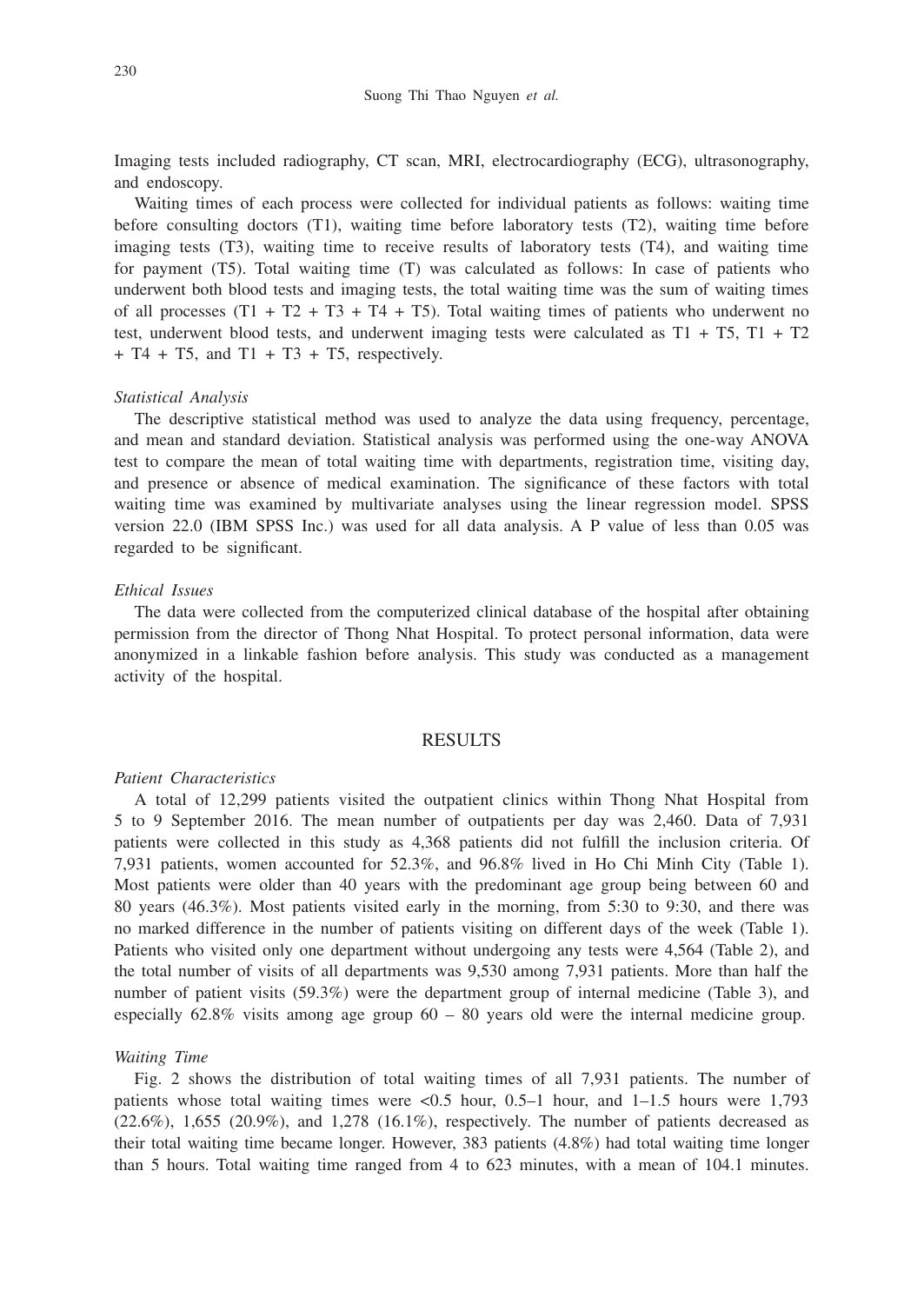|                      | Male<br>$(N=3,783)$ |        | Female |             | Total       |        |
|----------------------|---------------------|--------|--------|-------------|-------------|--------|
| Characteristic       |                     |        |        | $(N=4,148)$ | $(N=7,931)$ |        |
|                      | $\mathbf N$         | $(\%)$ | N      | $(\%)$      | ${\rm N}$   | $(\%)$ |
| Age group            |                     |        |        |             |             |        |
| $16 - 39$            | 587                 | (15.5) | 924    | (22.3)      | 1,511       | (19.1) |
| $40 - 59$            | 1,192               | (31.5) | 1,551  | (37.4)      | 2,743       | (34.6) |
| $60 - 80$            | 2,004               | (53.0) | 1,673  | (40.3)      | 3,677       | (46.3) |
| Location             |                     |        |        |             |             |        |
| Ho Chi Minh City     | 3,642               | (96.3) | 4,034  | (97.3)      | 7,676       | (96.8) |
| Other areas          | 141                 | (3.7)  | 114    | (2.7)       | 255         | (3.2)  |
| Day of week          |                     |        |        |             |             |        |
| Monday               | 780                 | (20.6) | 873    | (21.0)      | 1,653       | (20.8) |
| Tuesday              | 887                 | (23.4) | 975    | (23.5)      | 1,862       | (23.5) |
| Wednesday            | 711                 | (18.8) | 826    | (19.9)      | 1,537       | (19.4) |
| Thursday             | 813                 | (21.5) | 814    | (19.6)      | 1,627       | (20.5) |
| Friday               | 592                 | (15.6) | 660    | (15.9)      | 1,252       | (15.8) |
| Registration time    |                     |        |        |             |             |        |
| 5:30-7:30            | 901                 | (23.8) | 820    | (19.8)      | 1,721       | (21.7) |
| $7:31 - 9:30$        | 1,543               | (40.8) | 1,876  | (45.2)      | 3,419       | (43.1) |
| $9:31 - 11:00$       | 357                 | (9.4)  | 429    | (10.3)      | 786         | (9.9)  |
| $11:01 - 14:00$      | 599                 | (15.8) | 598    | (14.4)      | 1,197       | (15.1) |
| $14:01 - 16:00$      | 383                 | (10.1) | 425    | (10.2)      | 808         | (10.2) |
| Blood test           |                     |        |        |             |             |        |
| Yes                  | 815                 | (21.5) | 927    | (22.3)      | 1,742       | (22.0) |
| No                   | 2,968               | (78.5) | 3,221  | (77.7)      | 6,189       | (78.0) |
| Imaging test         |                     |        |        |             |             |        |
| Yes                  | 612                 | (16.2) | 915    | (22.1)      | 1,527       | (19.3) |
| No                   | 3,171               | (83.8) | 3,233  | (77.9)      | 6,404       | (80.7) |
| Number of test       |                     |        |        |             |             |        |
| No                   | 2,741               | (72.5) | 2752   | (66.3)      | 5,493       | (69.3) |
| One test             | 657                 | (17.4) | 950    | (22.9)      | 1,607       | (20.3) |
| Two tests            | 385                 | (10.2) | 446    | (10.8)      | 831         | (10.5) |
| Number of department |                     |        |        |             |             |        |
| One                  | 3,146               | (83.2) | 3,314  | (79.9)      | 6,460       | (81.5) |
| Two                  | 576                 | (15.2) | 767    | (18.5)      | 1,343       | (16.9) |
| Three                | 61                  | (1.6)  | 67     | (1.6)       | 128         | (1.6)  |

**Table 1** Patient characteristics (N=7,931)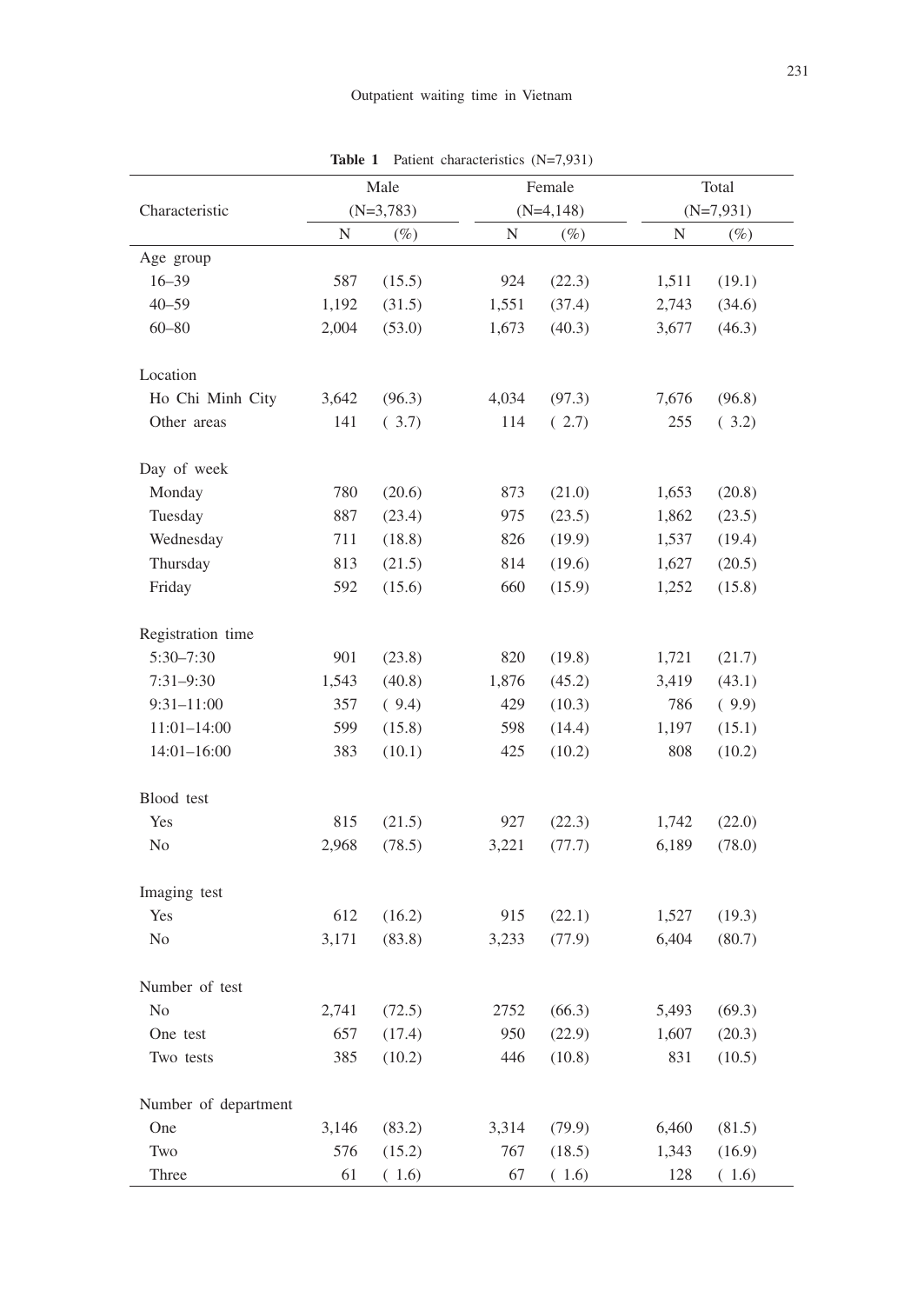| Number of tests | Number of departments | Total |     |       |
|-----------------|-----------------------|-------|-----|-------|
|                 |                       |       |     |       |
| None            | 4.564                 | 867   | 72. | 5,503 |
| One test        | 1.259                 | 309   | 34  | 1,602 |
| Two tests       | 637                   | 167   | 22  | 826   |
| Total           | 6.460                 | 1.343 | 128 | 7.931 |

**Table 2** Number of patients by number of visiting departments and tests

|                   |       | Age group                              |       |                   |       |       |       |      |  |
|-------------------|-------|----------------------------------------|-------|-------------------|-------|-------|-------|------|--|
| Department        |       | $16-39$ years old<br>$40-59$ years old |       | $60-80$ years old |       | Total |       |      |  |
|                   | N     | $\%$                                   | N     | $\%$              | N     | $\%$  | N     | %    |  |
| Internal medicine | 806   | 47.3                                   | 1.948 | 60.6              | 2,897 | 62.8  | 5,651 | 59.3 |  |
| Surgery           | 300   | 17.6                                   | 457   | 14.2              | 401   | 8.7   | 1.158 | 12.2 |  |
| Oncology          | 12    | 0.7                                    | 28    | 0.9               | 85    | 1.8   | 125   | 1.3  |  |
| Others            | 587   | 34.4                                   | 779   | 24.3              | 1.230 | 26.7  | 2.596 | 27.2 |  |
| Total             | 1.705 | 100                                    | 3.212 | 100               | 4.613 | 100   | 9.530 | 100  |  |

**Table 3** Visited departments among age groups

This table shows the number of visits of the department groups and the total number of visits was 9,530, because 1,343 and 128 patients visited two and three departments.



**Fig. 2** Distribution of the total waiting time of 7,931 patients

The number of patients whose total waiting times were  $< 0.5$  hour, 0.5–1 hour, and 1–1.5 hours were 1,793 (22.6%), 1,655 (20.9%), and 1,278 (16.1%), respectively. The number of patients decreased as their total waiting time became longer. However, 383 patients (4.8%) had total waiting time longer than 5 hours.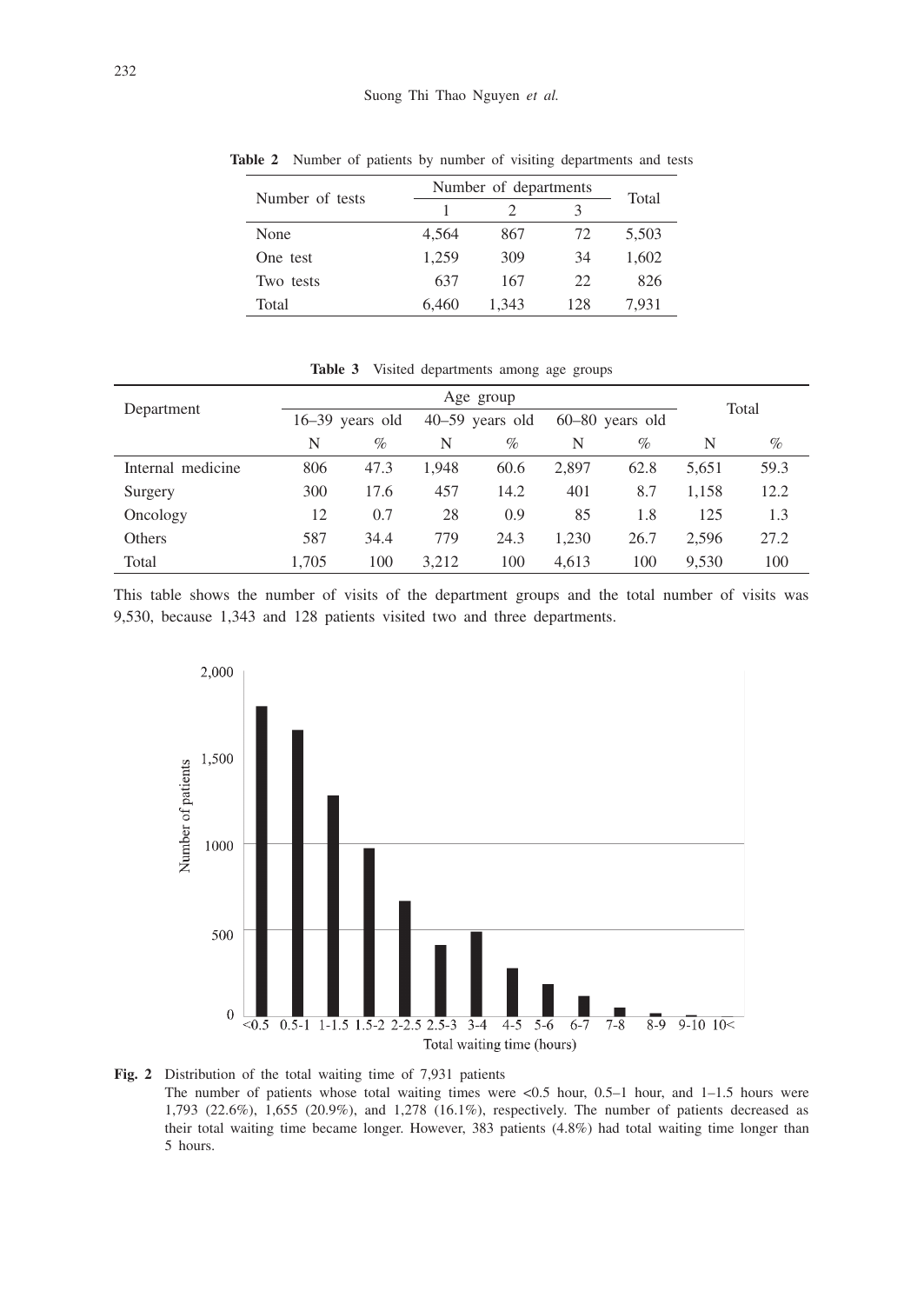| Waiting time                                 | N     | Min<br>(minute)             | Max<br>(minute) | Mean $\pm$ SD<br>(minute) |
|----------------------------------------------|-------|-----------------------------|-----------------|---------------------------|
| Waiting time before consulting doctors (T1)  | 7.931 |                             | 401             | $50.3 \pm 55.1$           |
| Waiting time before blood tests (T2)         | 1.742 |                             | 236             | $50.4 \pm 28.2$           |
| Waiting time before imaging tests (T3)       | 1,527 | $\mathcal{D}_{\mathcal{A}}$ | 444             | $78.4 \pm 59.9$           |
| Waiting time to receive results of test (T4) | 1,742 | $\mathcal{D}_{\mathcal{A}}$ | 449             | $124.3 \pm 85.9$          |
| Waiting time for payment (T5)                | 7.931 |                             | 188             | $9.4 \pm 11.8$            |
| Total waiting time $(T)$                     | 7.931 | 4                           | 623             | $104.1 \pm 96.4$          |

**Table 4** Waiting time for processes

SD, standard deviation

Among the five processes, the mean waiting time was the longest for receiving results of blood tests (124.3 minutes) and the second longest was for undergoing imaging tests (78.4 minutes) (Table 4). Among patients whose total waiting time was  $\langle 0.5 \text{ hour}, \text{most patients } (83.3\%)$ visited only one department, and only one and 14 patients had blood test and imaging tests, respectively. There were 16 patients who waited for 9 hours or more. Among the 16 patients, 5 patients (31.2%) visited two or three departments and all patients had both blood and imaging tests. Their registration time was between 7:35 and 9:04.

## *Correlation of Total Waiting Time with Variables of Patients*

The total waiting time was significantly associated with the number of tests, the number of visited departments, day of the week, registration time, and department groups (P<0.001), as shown in Table 5. Patients who either registered earlier or visited more departments had a longer total waiting time. Among the analyzed parameters considering the registration time and department groups, time from 14:01 to 16:00 and the group of "others" showed the shortest total waiting time.

# *Analysis among Patients Who Visited One Department Without any Test*

There were 4,564 patients who visited only one department without undergoing any test. Table 6 shows the contribution of age group, department group, registration time, and day of the week to a total waiting time. Department group and registration time were the main factors contributing to a longer total waiting time. The total waiting time was significantly longer for patients above 40 years old. Those registered in 5:30–7:30 had a longer total waiting time. The group of "internal medicine" showed the longest waiting time among the department groups. Total waiting times on Tuesday, Thursday, and Friday were significantly longer compared with Monday (Table 6).

## *Analysis among Patients Who Visited One Department with One Test*

Linear regression analysis using data of patients who visited one department and underwent one test  $(N=1,259)$  showed that blood tests and imaging tests were the main factors that influenced a total waiting time, as shown in Table 7. Undergoing a blood test was associated with a significantly longer waiting time than an imaging test. When patients underwent a blood test, their waiting time was prolonged by more than 13.9 times. The group of patients registered between 9:30 and 11:00 waited 28 times longer than those registered between 5:30 and 7:30.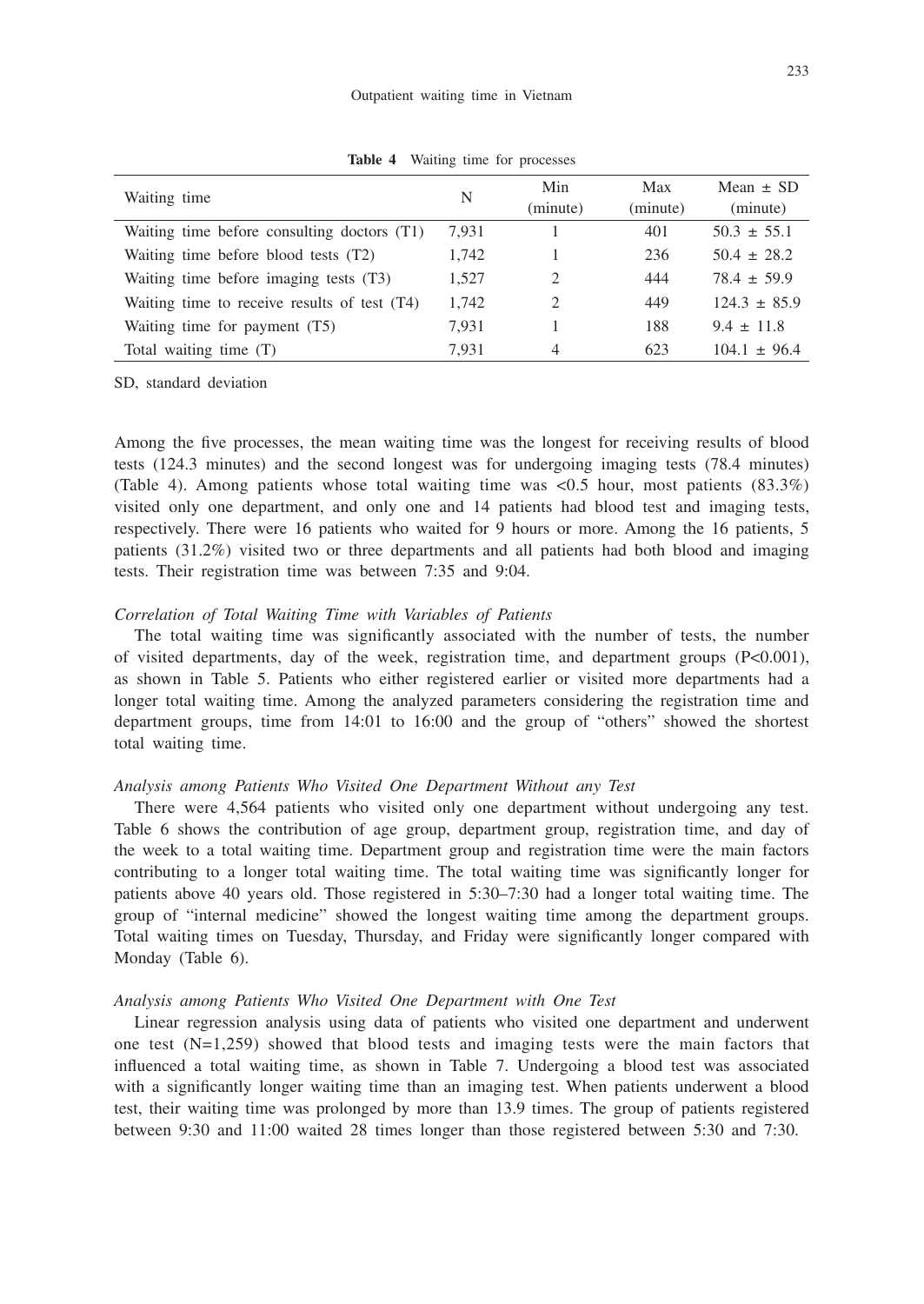|                       | Total waiting time (minute) |            |         |  |  |
|-----------------------|-----------------------------|------------|---------|--|--|
|                       | Mean $\pm$ SD               | Range      | P-value |  |  |
| Number of tests       |                             |            |         |  |  |
| $\overline{0}$        | $65.9 \pm 61.1$             | $4 - 406$  | < 0.001 |  |  |
| 1                     | $148.4 \pm 87.4$            | $9 - 504$  |         |  |  |
| $\overline{2}$        | $218.9 \pm 114.0$           | $25 - 606$ |         |  |  |
|                       |                             |            |         |  |  |
| Number of departments |                             |            |         |  |  |
| 1                     | $96.4 \pm 87.9$             | $4 - 606$  | < 0.001 |  |  |
| $\mathfrak{2}$        | $107.1 \pm 100.2$           | $5 - 595$  |         |  |  |
| 3                     | $127.5 \pm 118.4$           | $10 - 540$ |         |  |  |
|                       |                             |            |         |  |  |
| Day of week           |                             |            |         |  |  |
| Monday                | $86.6 \pm 76.9$             | $4 - 563$  | < 0.001 |  |  |
| Tuesday               | $101.4 \pm 97.4$            | $5 - 561$  |         |  |  |
| Wednesday             | $92.8 \pm 89.4$             | $4 - 540$  |         |  |  |
| Thursday              | $104.9 \pm 90.7$            | $4 - 595$  |         |  |  |
| Friday                | $109.5 \pm 97.4$            | $5 - 606$  |         |  |  |
|                       |                             |            |         |  |  |
| Registration time     |                             |            |         |  |  |
| $5:30 - 7:30$         | $126.0 \pm 88.3$            | $5 - 606$  | < 0.001 |  |  |
| $7:31-9:30$           | $109.3 \pm 100.4$           | $4 - 595$  |         |  |  |
| $9:31 - 11:00$        | $96.9 \pm 104.3$            | 5-473      |         |  |  |
| $11:01 - 14:00$       | $66.9 \pm 47.4$             | $4 - 302$  |         |  |  |
| $14:01 - 16:00$       | $44.3 \pm 37.1$             | $4 - 431$  |         |  |  |
|                       |                             |            |         |  |  |
| Department group      |                             |            |         |  |  |
| Internal medicine     | $41.4 \pm 56.8$             | $4 - 440$  | < 0.001 |  |  |
| Surgery               | $81.7 \pm 59.8$             | $6 - 437$  |         |  |  |
| Oncology              | $79.0 \pm 59.5$             | $7 - 433$  |         |  |  |
| Others                | 74. $6 \pm 69.4$            | 4-389      |         |  |  |

**Table 5** Correlation of total waiting time with variables of patients (N=7,931)

SD, standard deviation

# DISCUSSION

In this study, we found that age, visited department, registration time, day of the week, and undergoing tests were the factors significantly associated with total waiting time among outpatients at Thong Nhat Hospital. The earlier registration procedure would result in a longer waiting time and this association was significant in two groups of patients (patients who visited one department without undergoing any test and patients who visited one department and underwent one test), suggesting that this association with a long waiting time was independent of having availed tests. This was particularly applicable to most of the patients (64.8%) registered before 9:30 and the reason behind could be that many patients assumed that they would be able to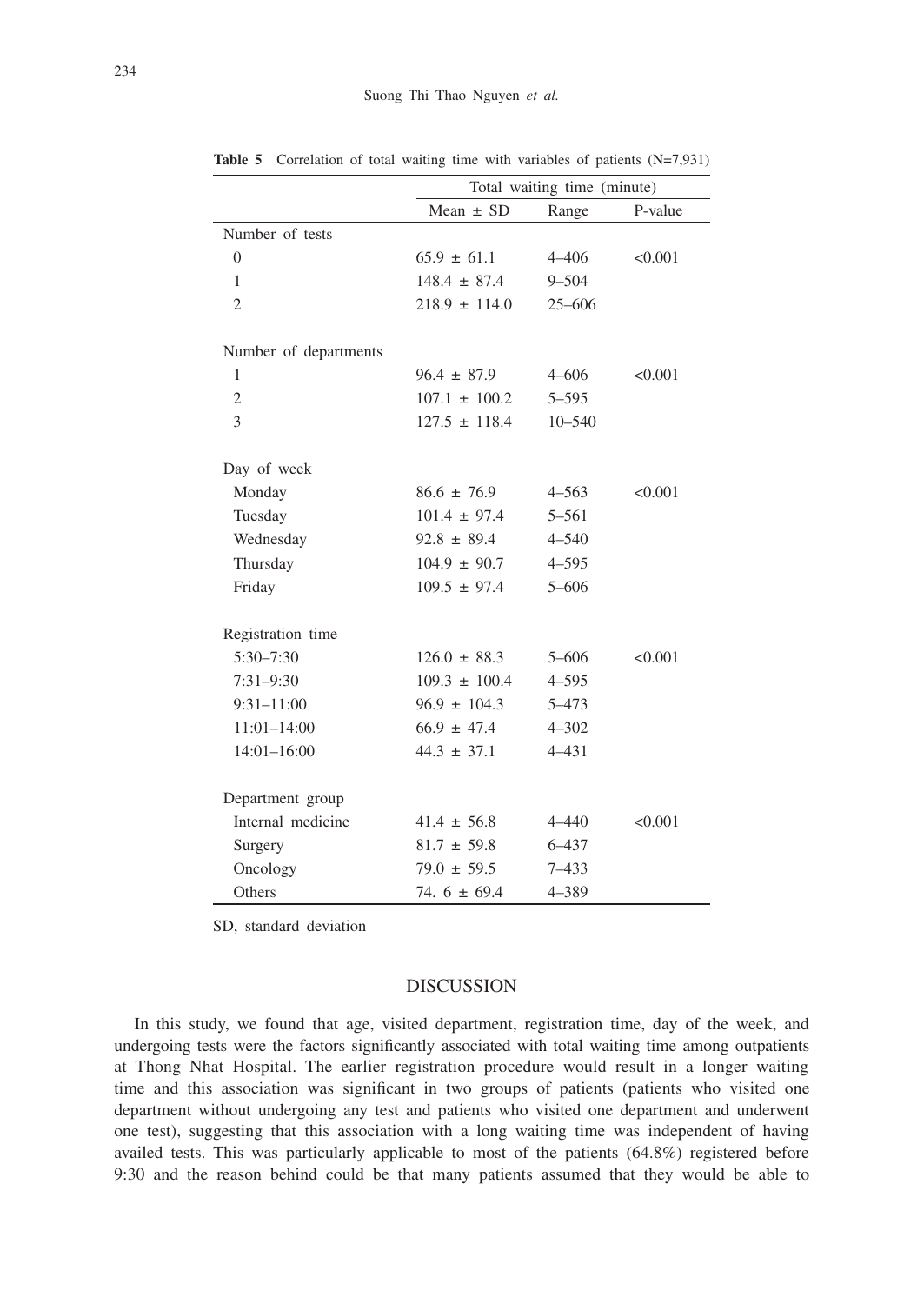|                   |                | Unadjusted        | Adjusted <sup>a</sup> |                    |  |
|-------------------|----------------|-------------------|-----------------------|--------------------|--|
| Characteristics   | β              | 95% CI            |                       | 95% CI             |  |
| Age group         |                |                   |                       |                    |  |
| $16-39$ years old | $\theta$       | (Reference)       | $\overline{0}$        | (Reference)        |  |
| 40-59 years old   | 11.6           | $6.4 - 16.8**$    | 5.9                   | $0.9 - 11.0*$      |  |
| 60-80 years old   | 22.6           | $17.6 - 27.5$ **  | 10.8                  | $5.8 - 15.9**$     |  |
| Department group  |                |                   |                       |                    |  |
| Internal medicine | $\theta$       | (Reference)       | $\overline{0}$        | (Reference)        |  |
| Surgery           | $-37.2$        | $-42.3 - -32.2**$ | $-33.5$               | $-38.5 - -28.5**$  |  |
| Oncology          | $-31.6$        | $-47.8 - -15.4**$ | $-33.3$               | $-49.2 - -17.5**$  |  |
| Others            | $-26.6$        | $-30.9 - -22.4**$ | $-22.9$               | $-27.2 - -18.6$ ** |  |
| Registration time |                |                   |                       |                    |  |
| $5:30 - 7:30$     | $\overline{0}$ | (Reference)       | $\overline{0}$        | (Reference)        |  |
| $7:31 - 9:30$     | $-12.9$        | $-18.3 - -7.7**$  | $-5.8$                | $-11.1 - -0.6*$    |  |
| $9:31 - 11:00$    | $-10.1$        | $-16.9 - -3.3**$  | 1.7                   | $-5.1 - 8.5$       |  |
| $11:01-14:00$     | $-23.5$        | $-29.6 - -17.5**$ | $-15.4$               | $-21.4 - -9.4$ **  |  |
| $14:01 - 16:00$   | $-44.4$        | $-50.9 - -37.7**$ | $-32.3$               | $-39.0 - -25.6$ ** |  |
| Day of week       |                |                   |                       |                    |  |
| Monday            | $\overline{0}$ | (Reference)       | $\mathbf{0}$          | (Reference)        |  |
| Tuesday           | 9.4            | $3.9 - 14.9**$    | 8.2                   | $2.9 - 13.5**$     |  |
| Wednesday         | $-1.2$         | $-6.9 - 4.5$      | $-2.4$                | $-7.9 - 3.0$       |  |
| Thursday          | 15.2           | $9.6 - 20.9**$    | 13.9                  | $8.6 - 19.4**$     |  |
| Friday            | 19.4           | $13.3 - 25.6$ **  | 12.5                  | $6.5 - 18.5$ **    |  |

**Table 6** Analysis of total waiting time among patients who visited one department with no test (N= 4,564)

\* P<0.05, \*\* P<0.001

CI, confidence interval

aAdjusted for age group, department group, registration time and day of week.

get treatment earlier if they registered early-on. Results of previous studies conducted in Saudi Arabia, Indonesia and China corresponded with the result of this study.5,13,15) However, the result of a study in Bach Mai Hospital, the largest hospital in Ha Noi, the capital of Vietnam, was different. In Bach Mai Hospital, patients who arrived before 8:00 had the shortest waiting time (44 minutes) while patients who came after 11:00 and in the afternoon had the longest (more than 3 hours).<sup>16)</sup> This difference might be due to the type of systems in hospitals, the number of doctors and clinics, availability of specialists, and/or characteristics of patients. Bach Mai Hospital has 1,800 beds and more medical staffs than Thong Nhat Hospital. The outpatient clinic in Bach Mai Hospital has 70 departments, opens 6 days per week, and begins doctors' consultations at 6 o'clock, while Thong Nhat Hospital has 20 departments, opens 5 days per week, and begins at 6:30 hours. The larger capacity to intake patients at Bach Mai Hospital might be the reason why patients did not have to wait for a long time early in the morning.

Two of the longest processes were receiving results of blood tests and undergoing imaging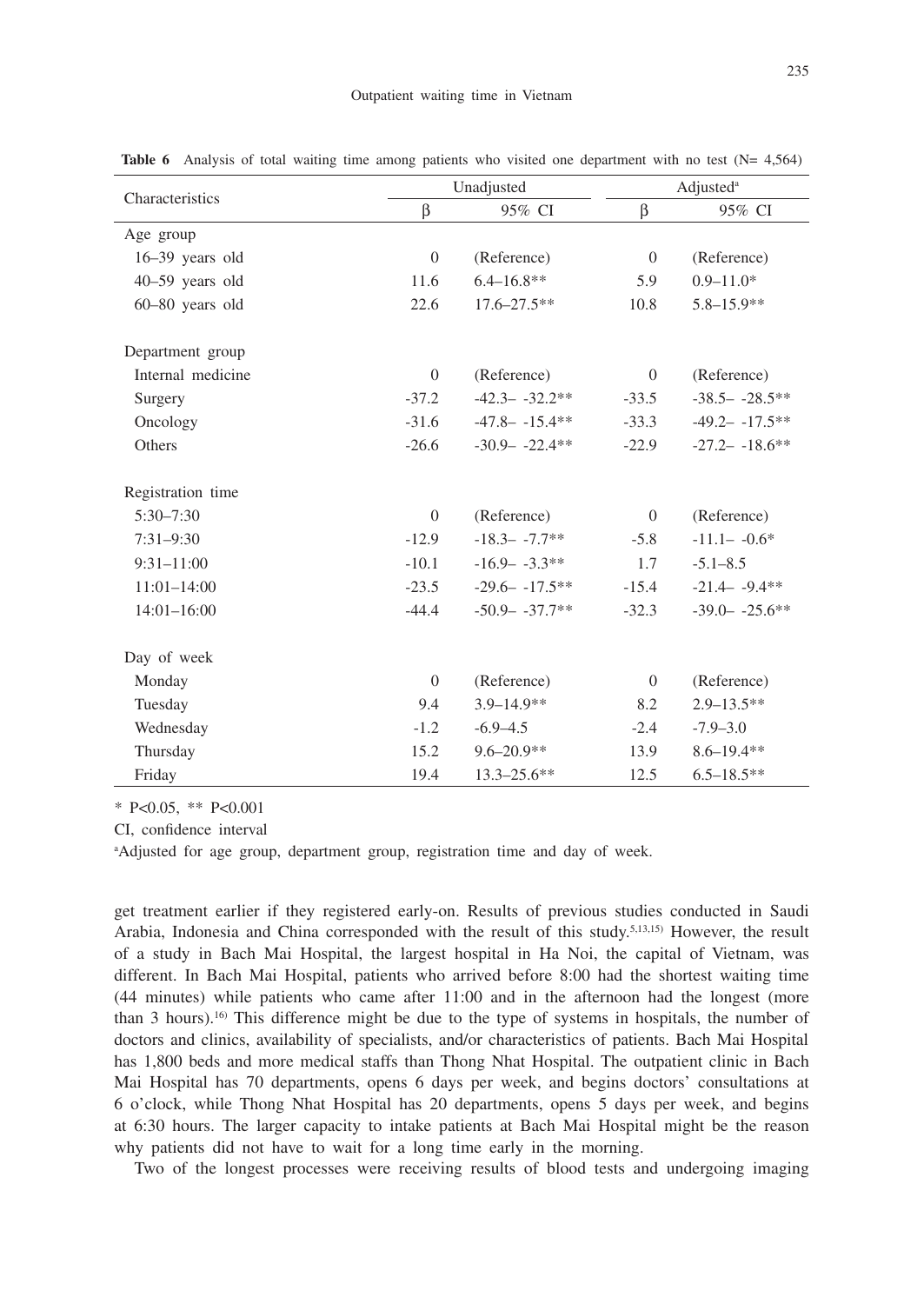|                   | Unadjusted     |                    |                | Adjusteda          |  |  |
|-------------------|----------------|--------------------|----------------|--------------------|--|--|
| Characteristic    | β              | 95% CI             | β              | 95% CI             |  |  |
| Age Group         |                |                    |                |                    |  |  |
| 16-39 years old   | $\theta$       | (Reference)        | $\theta$       | (Reference)        |  |  |
| 40-59 years old   | $-2.6$         | $-14.6 - 9.4$      | $-5.9$         | $-17.6 - 5.9$      |  |  |
| 60-80 years old   | 2.7            | $-9.6 - 15.0$      | $-3.1$         | $-15.8 - 9.7$      |  |  |
| Department group  |                |                    |                |                    |  |  |
| Internal medicine | $\theta$       | (Reference)        | $\overline{0}$ | (Reference)        |  |  |
| Surgery           | 6.3            | $-4.9 - 17.6$      | 10.5           | $-0.9 - 21.9$      |  |  |
| Oncology          | 26.9           | $-14.1 - 67.9$     | 28.1           | $-11.5 - 67.6$     |  |  |
| Others            | 8.6            | $-13.3 - 30.4$     | 15.0           | $-6.2 - 36.3$      |  |  |
| Registration time |                |                    |                |                    |  |  |
| $5:30 - 7:30$     | $\overline{0}$ | (Reference)        | $\overline{0}$ | (Reference)        |  |  |
| $7:31-9:30$       | $-8.5$         | $-19.5 - 2.4$      | $-8.9$         | $-20.5 - 2.7$      |  |  |
| $9:31 - 11:00$    | 28.0           | $9.3 - 46.7*$      | 27.2           | $7.3 - 47.0*$      |  |  |
| $11:01-14:00$     | $-64.8$        | $-80.8 - -48.7**$  | $-64.2$        | $-81.1 - -47.4**$  |  |  |
| $14:01 - 16:00$   | $-89.0$        | $-115.8 - -62.1**$ | $-88.6$        | $-116.1 - -61.1**$ |  |  |
| Day of week       |                |                    |                |                    |  |  |
| Monday            | $\theta$       | (Reference)        | $\overline{0}$ | (Reference)        |  |  |
| Tuesday           | 15.1           | $1.0 - 29.1*$      | 7.6            | $-5.9 - 21.2$      |  |  |
| Wednesday         | 9.4            | $-5.4 - 24.3$      | 3.2            | $-11.1 - 17.5$     |  |  |
| Thursday          | 9.1            | $-5.5 - 23.7$      | 2.6            | $-11.5 - 16.6$     |  |  |
| Friday            | 9.2            | $-6.1 - 24.4$      | $-4.7$         | $-19.5 - 10.1$     |  |  |
| Test              |                |                    |                |                    |  |  |
| Imaging test      | $\theta$       | (Reference)        | $\Omega$       | (Reference)        |  |  |
| Blood test        | 13.9           | $4.3 - 23.4$ *     | 11.2           | $1.0 - 21.3*$      |  |  |

**Table 7** Analysis of total waiting time among patients who visited one department and underwent one test (N=1,259)

\*P< 0.05, \*\* P< 0.001

CI, confidence interval

aAdjusted for age group, department group, registration time, day of week and test.

tests. This finding was similar to results of the studies conducted at National Dermatology Hospital and Bach Mai Hospital in Vietnam,<sup>16,17)</sup> although the waiting time to have tests in this study was three times longer than that of the Bach Mai Hospital. The reason is assumed to be a lack of equipment and machines when many patients needed to have the tests. As elderly patients aged 60 to 80 years accounted for 46.3% of the patients, it was assumed that most patients had multiple diseases and needed to undergo tests. Although the reports of laboratory tests were automatically uploaded into the computer system, patients did not know the time when they would have to come back to know the results of blood tests. Making an announcement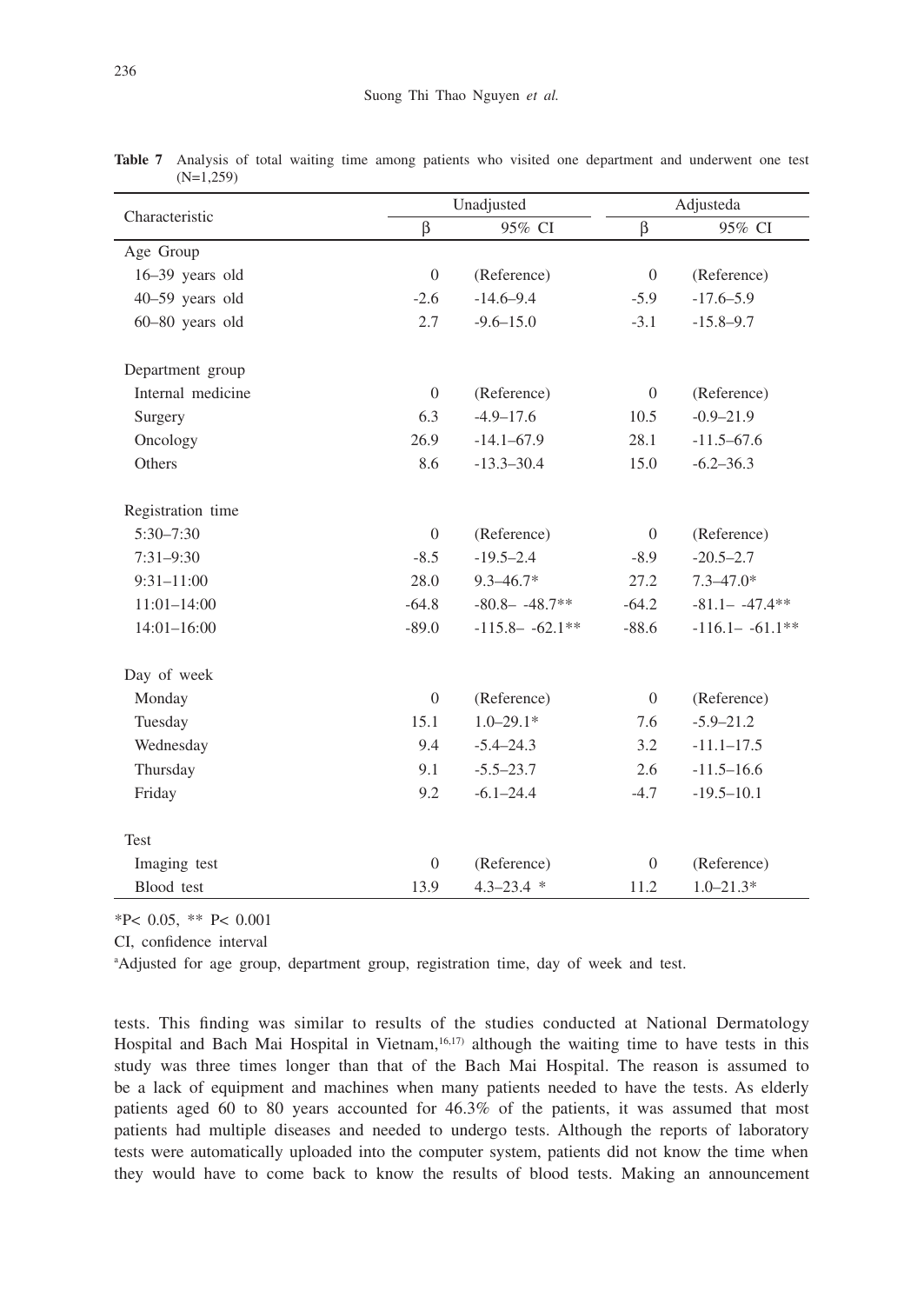or displaying the patient's number on a monitor when their results are available would help to shorten a waiting time to get results of blood tests.

A waiting time was different among various departments with regard to doctors' consultations. This study showed that the department group of "internal medicine" had the longest waiting time as well as the highest number of patients among patients who visited one department without any test. This was a new finding that a visited department was a factor associated to a longer waiting time. There has been no previous study that has focused on the association between departments and a waiting time. This observation can be explained by the probable existence of an insufficiently running system in which a limited number of medical staff has to accept a large number of patients early in the morning and this might lead to a longer waiting time as compared to the department group of others. These results suggest that the best way to reduce the overload would be increasing the number of rooms and staff of the internal medicine departments.

A previous study has reported that three major factors associated with a long wait time are registration time, insufficient number of physicians, and insufficient number of counter staff.<sup>9)</sup> Early arrival was found to be one of three challenges related to patient flow in this study as well as in another previous studies.<sup>5,18)</sup> An appointment system could be recommended that does not permit patients to come earlier than 30 minutes before the scheduled appointment time.<sup>5,13)</sup> Chen *et al.* found that a flexible schedule for doctors, which increased the number of doctors early in the morning and reduced in the afternoon, helped in decreasing a waiting time.12) Future studies should evaluate a waiting time before and after interventions and consider total waiting time in various hospitals at different levels of the healthcare system in Vietnam.

This study used the computer system of automatic time recording for evaluating waiting time in all processes of outpatients at a national hospital in Vietnam. To the best of our knowledge, this is the first study in Ho Chi Minh City to use data recorded by the computer system for the evaluation of a waiting time of outpatients in all departments. The data were collected from 7,931 patients and was large enough to evaluate a waiting time. Several previous studies on waiting time were conducted at only outpatient clinics or emergency departments with a limited number of patients' data or surveys using questionnaires.4,7,17) The limitations of this study, however, are as follows. First, our computer system could not identify a waiting time across different imaging tests and laboratory tests, or record a waiting time at the pharmacy. However, the computer system is useful enough to save lots of time for both medical staffs and patients in recording of data and to reduce human bias. It also helps researchers to extract data and analyze it easily. The existing electronic database systems should be updated to record a waiting time as hospital staff hope. Second, this study was conducted at only one national hospital. The results cannot be generalized to the whole health system of Vietnam, because the distribution of waiting times may be different among hospitals at different levels of the healthcare system. However, most national hospitals have the same over-crowding situation. The methods of this study will help other hospitals to find factors associated to a long waiting time.

In conclusion, this study showed that the mean total waiting time was 104.1 minutes at the outpatient clinic of Thong Nhat Hospital. Older age, visiting internal medicine departments, early registration time, and undergoing tests were significantly associated with a longer total waiting time. Registration time, especially, was found to strongly affect a total waiting time. Based on these results, introduction of an appointment system and announcement of the time to get results of blood test as well as a flexible schedule for doctors may be recommended in order to reduce a waiting time.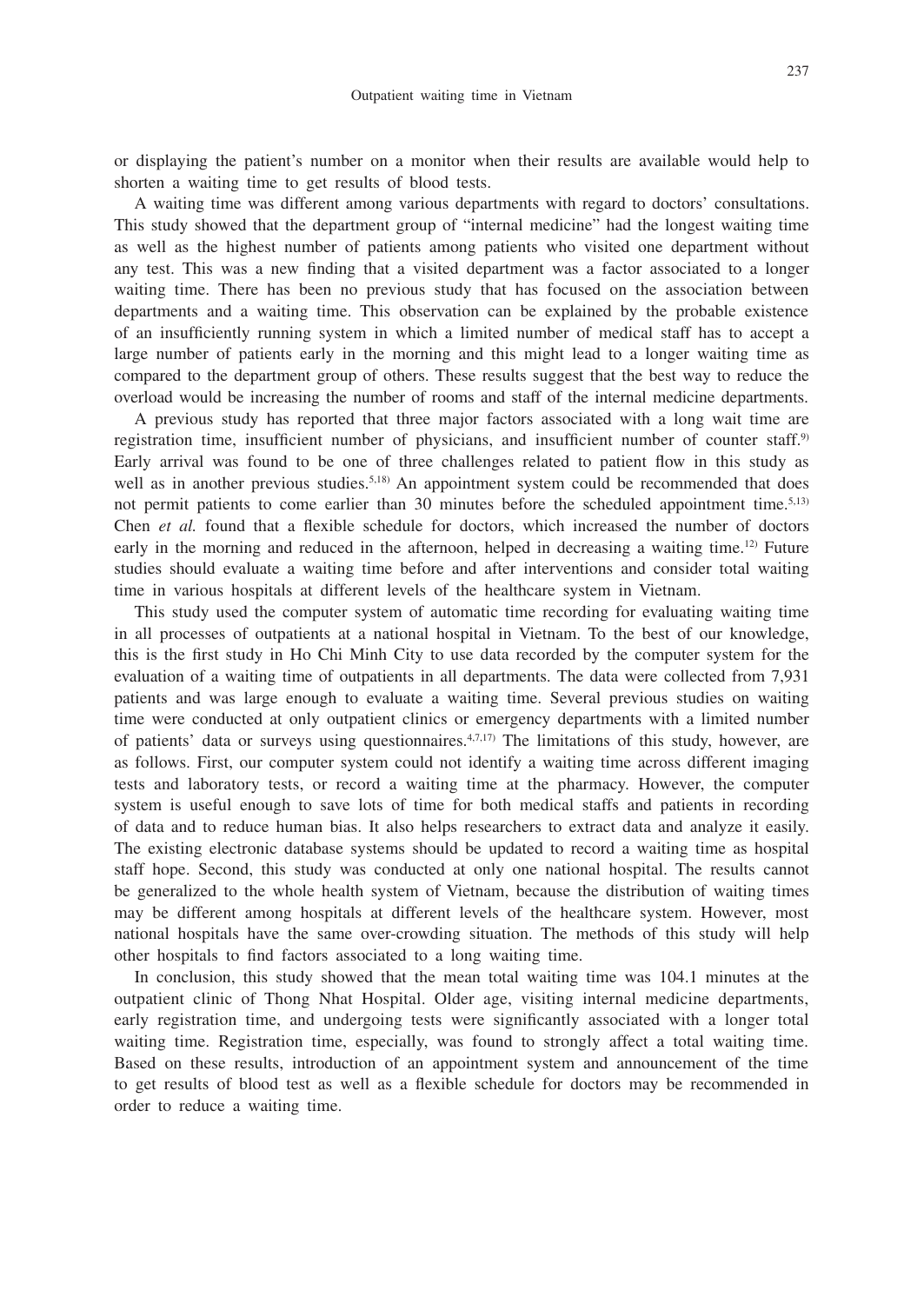# CONFLICT OF INTEREST

The author declares no conflict of interest.

## ACKNOWLEDGEMENTS

We would like to express sincere gratitude to Young Leaders' Program, Nagoya University which is supported by Ministry of Education, Culture, Sports, Science and Technology, Japan. We would like to thank Editage (www.editage.jp) for English language editing.

### **REFERENCES**

- 1) Ministry of Health and Joint Partnership Group. Towards Universal Health Coverage. 2013 (in Vietnamese). Available at: http://jahr.org.vn/downloads/JAHR2013/JAHR2013\_Final\_EN.pdf. Accessed August 1, 2017.
- 2) Oanh TTM, Tuan KA, Phuong H, Phuong NK, Due OT, Hort K. Public hospital governance in Viet Nam: a case study in two provinces. In: *Public Hospital Governance in Asia and the Pacific*, edited by Huntington D and Hort K. pp. 98–136, 2015, World Health Organization, Geneva. Available at: http://www.wpro.who.int/ asia\_pacific\_observatory/country\_comparative\_studies/ccs\_public\_hospital\_4\_vnm.pdf?ua=1. Accessed August 1, 2017.
- 3) Ministry of Health and Joint Partnership Group. Improving quality of medical services. 2010 (in Vietnamese). Available at: http://jahr.org.vn/downloads/JAHR2012/JAHR2012\_Eng\_Full.pdf?phpMyAdmin=5b051da883f5a 46f0982cec60527c597. Accessed August 1, 2017.
- 4) Cowan RM, Trzeciak S. Clinical review: Emergency department overcrowding and the potential impact on the critically ill. *Crit Care*, 2005; 9: 291–295.
- 5) Almomani I, AlSarheed A. Enhancing outpatient clinics management software by reducing patients' waiting time. *J Infect Public Health*, 2016; 9: 734–743.
- 6) Oche M, Adamu H. Determinants of patient waiting time in the general outpatient department of a tertiary health institution in north Western Nigeria. *Ann Med Health Sci Res*, 2013; 3: 588–592.
- 7) Medway AM, de Riese WT, de Riese CS, Cordero J. Why patients should arrive late: The impact of arrival time on patient satisfaction in an academic clinic. *Healthc (Amst)*, 2016; 4: 188–191.
- 8) Khatoon KF, Reddy BK, Guvva S. Reducing Patient Waiting Time in Dental Clinic According to Treatment Type. *Int J Com Health and Med Res*, 2016; 2: 3–7.
- 9) Babalola D, Meng YX, Nichols M, Omole F, Sow C, Perkins V. Improving the patient flow at an academic primary care teaching clinic serving African American patients. *Clin Exp Med Sci*, 2013; 1: 241–250.
- 10) Mohebbifar R, Hasanpoor E, Mohseni M, Sokhanvar M, Khosravizadeh O, Mousavi Isfahani H. Outpatient waiting time in health services and teaching hospitals: a case study in Iran. *Glob J Health Sci*, 2013; 6: 172–180.
- 11) Schachter ME, Romann A, Djurdev O, Levin A, Beaulieu M. The British Columbia Nephrologists' Access Study (BCNAS) — a prospective, health services interventional study to develop waiting time benchmarks and reduce wait times for out-patient nephrology consultations. *BMC Nephrol*, 2013; 14: 182.
- 12) Chen BL, Li ED, Yamawuchi K, Kato K, Naganawa S, Miao WJ. Impact of adjustment measures on reducing outpatient waiting time in a community hospital: application of a computer simulation. *Chin Med J*, 2010; 123: 574–580.
- 13) Sakano N. Introduction of Regional Health Information Network in Vietnam. *Fujitsu Sci Tech J*, 2015; 51: 84–89.
- 14) Stoop AP, Vrangbaek K, Berg M. Theory and practice of waiting time data as a performance indicator in health care. A case study from The Netherlands. *Health Policy*, 2005; 73: 41–51.
- 15) Mardiah FP, Basri MH. The analysis of appointment system to reduce outpatient waiting time at Indonesia's public hospital. *Human Resour Manage Res*, 2013; 3: 27–33.
- 16) Hieu DTN. Waiting time in outpatient clinic in Bach Mai hospital in 2013: Thang Long University; 2013 (in Vietnamese). Available at: https://www.slideshare.net/garmentspace/kho-st-s-hi-lng-ca-bnh-nhn-v-dch-vkhm-cha-bnh-ti-phng-khm-gia-nh-h-ni-nm-2011-69551633. Accessed August 1, 2017.
- 17) Thao NTP, Thang NH. Medical examination time of patients at diagnosis department, national dermatology hospital in 2015. *J Practical Med.* 2016 (in Vietnamese); 6: 102–109.